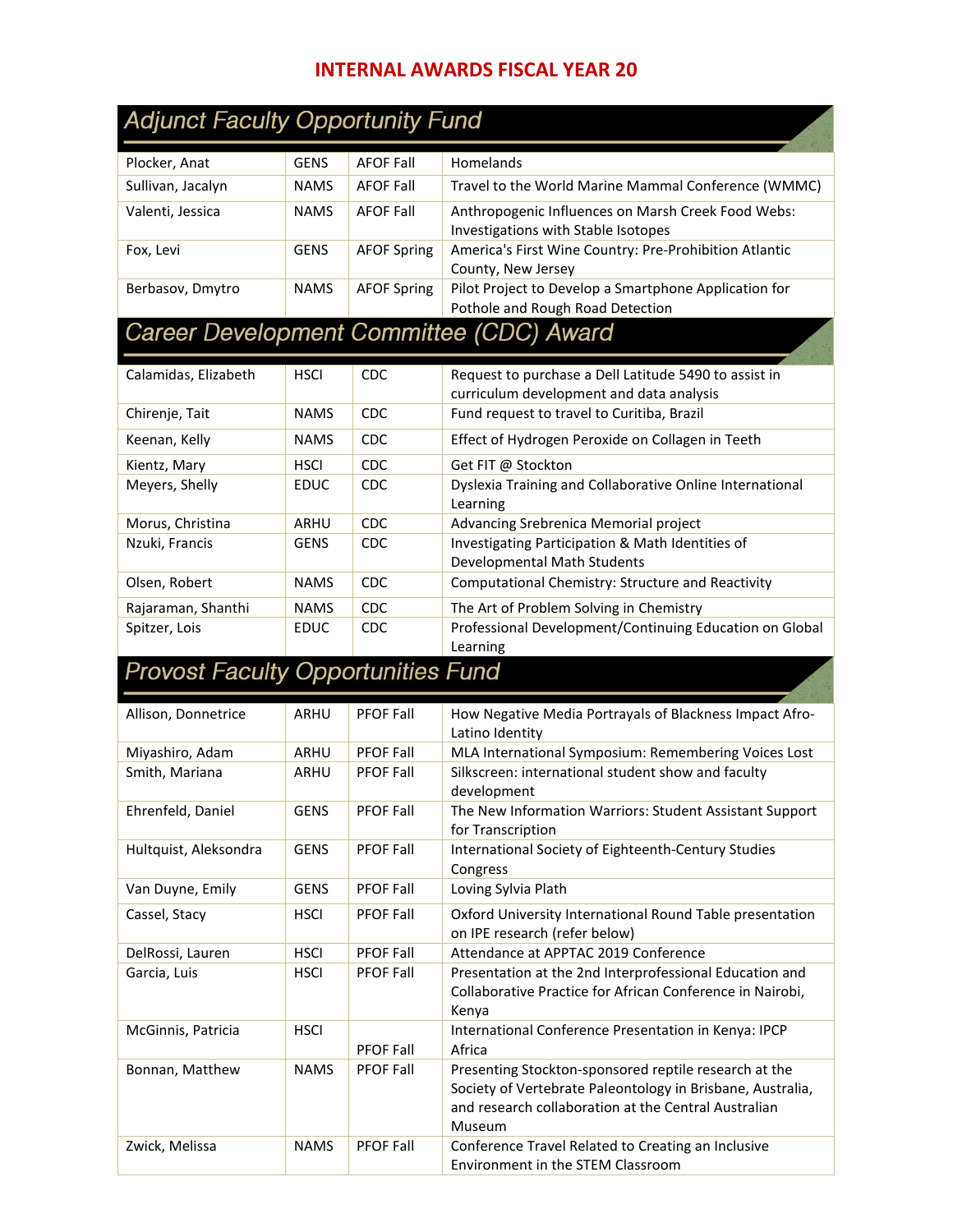| Cox, Lisa          | SOBL         | <b>PFOF Fall</b>   | National Conference Travel to Deliver Three Presentations                                                                                                             |
|--------------------|--------------|--------------------|-----------------------------------------------------------------------------------------------------------------------------------------------------------------------|
| Rodriguez, Michael | SOBL         | <b>PFOF Fall</b>   | Poster Presentation at the Global Internship Conference in<br>Auckland, New Zealand                                                                                   |
| Murphy, Kameika    | ARHU         | <b>PFOF Spring</b> | Black Loyalist Contributions to Afro-Caribbean Civil Society                                                                                                          |
| Zhang, Yuli        | <b>BUSN</b>  | <b>PFOF Spring</b> | Concave Displays Increase Charitable Giving                                                                                                                           |
| White, Meg         | <b>EDUC</b>  | <b>PFOF Spring</b> | William Frantz Public School: A Social Historical Case Study<br>in American Education                                                                                 |
| Reddy, Nancy       | <b>GENS</b>  | PFOF Spring        | Panel at Conference on College Composition and<br>Communication                                                                                                       |
| Furphy, Kimberly   | <b>HSCI</b>  | <b>PFOF Spring</b> | Teaching Collaborative Transition Services via an<br>Interprofessional Transition Planning Meeting Simulation                                                         |
| Goodnight, Christy | <b>LIBRY</b> | <b>PFOF Spring</b> | OpenStax Creator Fest 2020                                                                                                                                            |
| Lague, Michael     | <b>NAMS</b>  | <b>PFOF Spring</b> | Presentation of Research at the Annual Meeting of the<br>AAPA (2020)                                                                                                  |
| Law, Michael       | <b>NAMS</b>  | <b>PFOF Spring</b> | <b>Travel to The Allied Genetics Conference</b>                                                                                                                       |
| Lewis, Margaret    | <b>NAMS</b>  | <b>PFOF Spring</b> | Participation in the 2020 AAPA and PAS Meetings (Los<br>Angeles)                                                                                                      |
| Pemberton, Barry   | <b>NAMS</b>  | <b>PFOF Spring</b> | Funding assistance for the American Chemical Society<br>national meeting in Philadelphia                                                                              |
| Martino, Sara      | SOBL         | <b>PFOF Spring</b> | On the Borderline: Overcoming Stigma and Understanding<br>Women Diagnosed with Borderline Personality Disorder                                                        |
| Zappile, Tina      | SOBL         | <b>PFOF Spring</b> | Travel to the 2020 PEIO Conference to Present a Paper<br>titled "Business as Usual: The Continuity of U.S. Leadership<br>in the Global Economic Order from 2004-2019" |

## Research & Professional Development

| Hancock, Nathaniel    | <b>ARHU</b> | <b>RPD Main</b> | The Far Edge of Blue                                                                                           |
|-----------------------|-------------|-----------------|----------------------------------------------------------------------------------------------------------------|
| Morfit, Jedediah      | ARHU        | <b>RPD Main</b> | Sculpture In The Post-Digital Age                                                                              |
| Panagakos, Katherine  | ARHU        | <b>RPD Main</b> | Folkloric Tropes in the Ancient Greco-Roman Novel                                                              |
| Reiser, David         | <b>ARHU</b> | <b>RPD Main</b> | ABEY BABY (Phase 2 of 2)                                                                                       |
| Siecienski, A.Edward  | <b>ARHU</b> | <b>RPD Main</b> | Azymes, Beards, and Purgatory: The Other Issues that<br>Divided Christendom                                    |
| Yi, Jongbok           | ARHU        | <b>RPD Main</b> | Two research trips in Europe: Paris, France and Vienna,<br>Austria                                             |
| Wang, Jinchang        | <b>BUSN</b> | <b>RPD Main</b> | A RESEARCH ON COMPUTER INTELLIGENT REASONING                                                                   |
| Cirio, Joseph         | <b>GENS</b> | <b>RPD Main</b> | Erasure of Sexual Violence in Male-Dominated Platforms:<br>A Study of The Revenge of the Nerds' Wikipedia Page |
| Hultquist, Aleksondra | <b>GENS</b> | <b>RPD Main</b> | Editing "Love-Letters between a Nobleman and His<br>Sister" (1684-87)                                          |
| Shah, Amee            | <b>HSCI</b> | <b>RPD Main</b> | Assessing the Effects of In-class Intervention on Students'<br>Self Resiliency                                 |
| Cummings, Cristina    | <b>NAMS</b> | <b>RPD Main</b> | Cul3 in Tumor Formation: Analysis of Breast Cancer Cells                                                       |
| Favorito, Jessica     | <b>NAMS</b> | <b>RPD Main</b> | New Jersey Coastal Plain Vineyard Soil: The Impacts of<br>Copper & Road Salts                                  |
| Ki, Wooseok           | <b>NAMS</b> | <b>RPD Main</b> | Development of Nanoporous Semiconductor Thin Films<br>for Hydrogen Production                                  |
| Law, Michael          | <b>NAMS</b> | <b>RPD Main</b> | Dissecting COMPASS, a molecular machine that controls<br>cell fates                                            |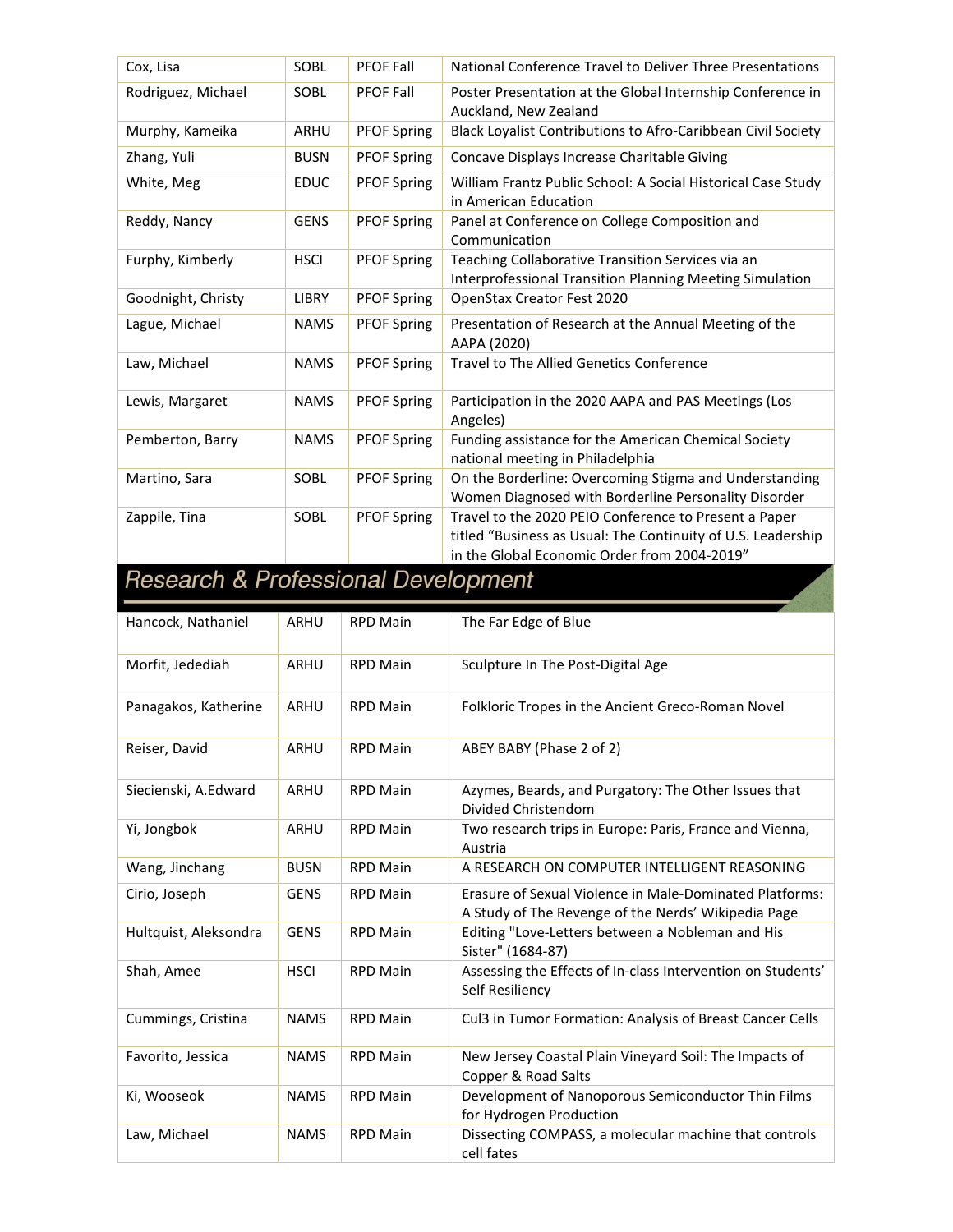| Lind, Craig         | <b>NAMS</b> | <b>RPD Main</b>      | Quantifying the Cost of Immunity in Reptiles                                                                                                                                             |
|---------------------|-------------|----------------------|------------------------------------------------------------------------------------------------------------------------------------------------------------------------------------------|
| Manson, John        | <b>NAMS</b> | <b>RPD Main</b>      | How does stream habitat complexity vary with stream<br>size?                                                                                                                             |
| Podlesny, Erin      | <b>NAMS</b> | <b>RPD Main</b>      | Synthesis of Fluorinated Carbazole Derivatives and the<br><b>Effect of Fluorination on Their Properties</b>                                                                              |
| Stoler, Aaron       | <b>NAMS</b> | <b>RPD Main</b>      | Freshwater ecology research at Stockton and beyond                                                                                                                                       |
| Trout, Joseph       | <b>NAMS</b> | <b>RPD Main</b>      | A Pilot Project to Investigate the Use of Cool<br>Temperature and Early Harvest Tomato Varieties for use<br>in Community Gardens to avoid the Stress of the Heat<br><b>Island Effect</b> |
| Vogel, Judith       | <b>NAMS</b> | <b>RPD Main</b>      | A Study of NJ Maple Sugaring for Teaching, Research, and<br><b>Grant Development</b>                                                                                                     |
| Abernathy, Claire   | SOBL        | <b>RPD Main</b>      | <b>Connecting to Congress</b>                                                                                                                                                            |
| Balasco, Lauren     | SOBL        | <b>RPD Main</b>      | Transitions of Violence and Pursuits of Justice: The Case<br>of Colombia                                                                                                                 |
| Fahey, Susan        | SOBL        | <b>RPD Main</b>      | Hate Crime and the Trump Effect                                                                                                                                                          |
| Kanuga, Malav       | SOBL        | <b>RPD Main</b>      | From Research to Publication: Writing & Pitching a<br><b>Scholarly Book Proposal</b>                                                                                                     |
| Kazi, Nazia         | SOBL        | <b>RPD Main</b>      | Title: Book Chapters for The Islamophobia of Intelligence:<br>The CIA, the FBI, and Muslims                                                                                              |
| White, Jessica      | SOBL        | <b>RPD Main</b>      | Policing Sectarian Violence: Impact of Domestic<br>Nationalism and Isolationism                                                                                                          |
| Foti, Megan         | <b>HLTH</b> | <b>RPD SOE</b>       | Promoting Quality of Life for Hospice Patients and<br>Caregivers through Education on Engagement in<br>Activities                                                                        |
| Musher, Sharon      | ARHU        | <b>RPD CR Fall</b>   | The Journey: Hadassah Kaplan, Zionism, and the Making<br>of American Jewish Women                                                                                                        |
| Chen, Jiajin        | <b>BUSN</b> | <b>RPD CR Fall</b>   | Determinants of REIT Entries and Exits                                                                                                                                                   |
| Sowers, Kerri       | <b>HSCI</b> | <b>RPD CR Fall</b>   | Preparation and Submission of Two Publications                                                                                                                                           |
| Thompson, Christine | <b>NAMS</b> | <b>RPD CR Fall</b>   | Enhancing oyster restoration through monitoring and<br>community engagement                                                                                                              |
| Diener, Keith       | <b>BUSN</b> | <b>RPD CR Spring</b> | Book Project: The Lawyer's Guide to Business Ethics                                                                                                                                      |
| Gipson-Jones, Trina | <b>HLTH</b> | <b>RPD CR Spring</b> | Parents/Caregiver of Preschoolers Perceptions of Food<br>Security                                                                                                                        |
| Lind, Craig         | <b>NAMS</b> | <b>RPD CR Spring</b> | Acquiring external grants to support ongoing research in<br>reptile conservation                                                                                                         |
| Kazi, Nazia         | SOBL        | <b>RPD CR Spring</b> | Editing: The Rowman & Littlefield Handbook on<br>Islamophobia                                                                                                                            |
| Sabbatical          |             |                      |                                                                                                                                                                                          |
| Erbaugh, Elizabeth  | SOBL        | Sabbatical           | LGBTQ+ Health and Well-Being in Southern New Jersey                                                                                                                                      |
| Forgey, Elisa       | <b>GENS</b> | Sabbatical           | Every Petal a Unique Color: Yazidi Approaches to Genocide                                                                                                                                |
| Forrest, Bradley    | <b>NAMS</b> | Sabbatical           | Symmetries of Fractals                                                                                                                                                                   |
| Liu, Fang           | <b>NAMS</b> | Sabbatical           | Performance Measurement of a Near Infrared Optical<br>Probe in Monitoring Cerebral Blood Flow (CBF)                                                                                      |
| Mukherjee, Amit     | <b>BUSN</b> | Sabbatical           | Global Alliance against Tobacco Marketing: The Present,<br>the Prospects, the Pitfalls                                                                                                   |
| Vijaya, Ramya       | SOBL        | Sabbatical           | Colorism and Gender Analysis in Economics                                                                                                                                                |
| York, Karen         | <b>NAMS</b> | Sabbatical           | Microbial diversity in the New Jersey Pine Barrens soils                                                                                                                                 |
| Zappile, Tina       | SOBL        | Sabbatical           | Namibia's use of UN Voting to Express Foreign Policy<br>Interests                                                                                                                        |